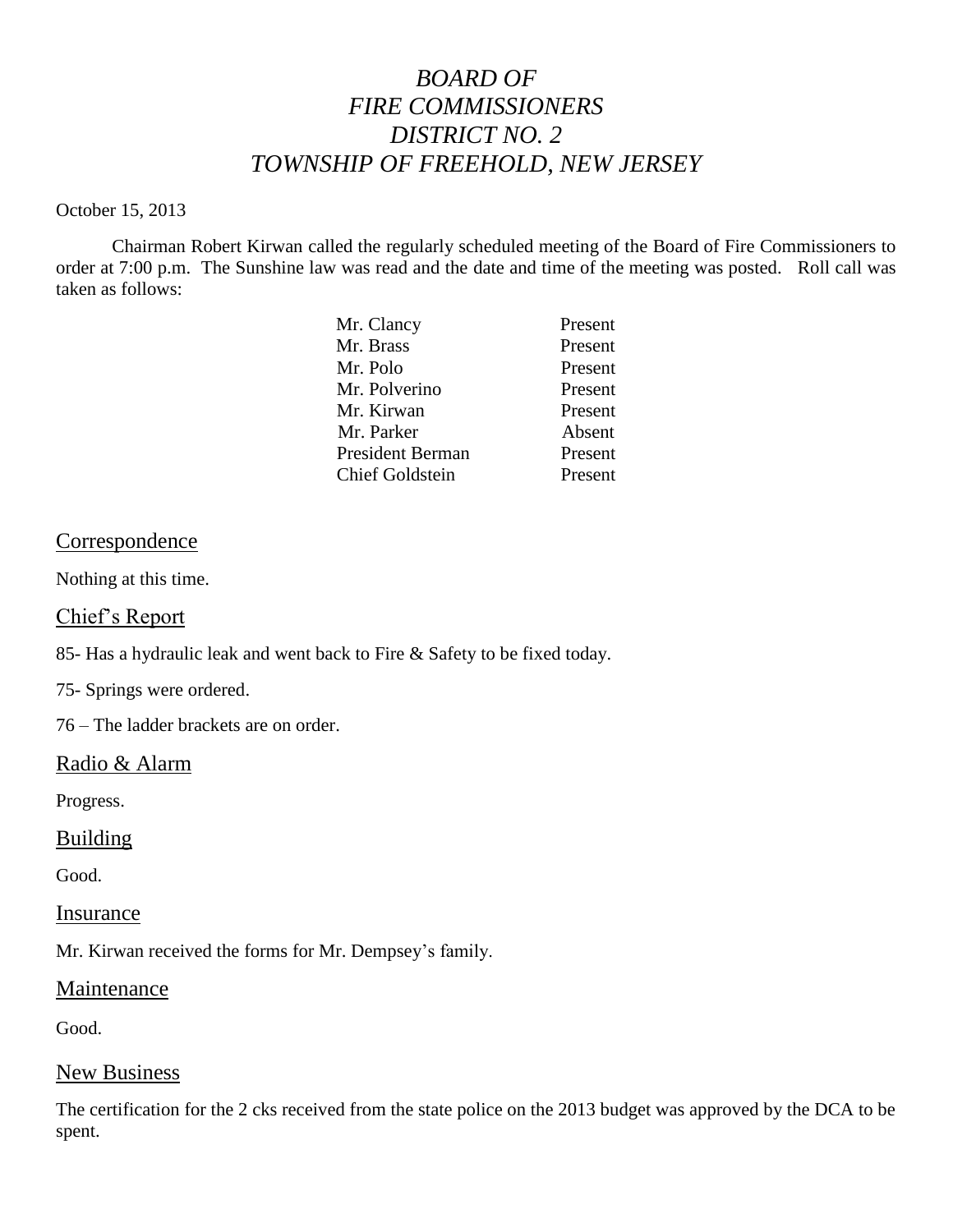# Old Business

Mr. Brass has handed the Board a copy of the drug policies and procedures to be reviewed.

# Budget

Mr. Stankewicz reviewed the 2014 budget with the Board; he will be back at the December  $17<sup>th</sup>$  meeting for the hearing on the budget. He will send everything to the State.

The motion for the resolution for the budget to be introduced was made by Mr. Clancy and  $2<sup>nd</sup>$  by Mr. Polverino. The roll was called and the resolution for the budget was introduced.

# Treasurer's Report

Freehold Savings Bank

|               | Checking                       | 755.75         |  |
|---------------|--------------------------------|----------------|--|
|               | <b>Money Market</b>            | 827,660.76     |  |
|               | CD                             | 1,330,906.28   |  |
| Total assets: |                                | \$2,159,322.79 |  |
| October Bills |                                |                |  |
| 8882          | JCP & L                        | 479.88         |  |
| 8883          | <b>Verizon Wireless</b>        | 1,464.73       |  |
| 8884          | NJ Natural Gas                 | 65.78          |  |
| 8885          | Verizon                        | 472.64         |  |
| 8886          | Cablevision                    | 244.10         |  |
| 8887          | Emer. Recording                | 1,937.00       |  |
| 8888          | Motorola                       | 7,799.64       |  |
| 8889          | Corbin Elect. Services         | 895.00         |  |
| 8890          | NJ Door Works                  | 1,193.75       |  |
| 8891          | Robbies Plumb & Heat           | 1,512.50       |  |
| 8892          | Big Bills Welding              | 200.00         |  |
| 8893          | Holmes & McDowell              | 4,845.00       |  |
| 8894          | NJ Fire & Equip                | 7,245.00       |  |
| 8895          | US Grounds Maint. Corp.        | 3,602.03       |  |
| 8896          | Fire & Safety                  | 15,976.93      |  |
| 8897          | Baco's Gourmet Pizza           | 1,183.40       |  |
| 8898          | <b>American Uniform Supply</b> | 259.97         |  |
| 8899          | Freehold Raceway Carwash       | 161.52         |  |
| 8900          | Emer. Equip. Sales             | 132.00         |  |
| 8901          | E. Freehold Fire Co.           | 2,014.36       |  |
| 8902          | Twp. Of Freehold               | 74.53          |  |
| 8903          | Quality Comm. Sys.             | 427.50         |  |
| 8904          | Ocean Security Sys.            | 580.00         |  |
| 8905          | Robert Kirwan                  | 46.00          |  |
| 8906          | Buchanan Ingersol & Rooney PC  | 1,773.64       |  |
| 8907          | Evan Berman                    | 150.00         |  |
| 8908          | Romeo's Pizza and More         | 1,160.00       |  |
| 8909          | Dave Simon                     | 177.00         |  |
| 8910          | Sorrentos Subs                 | 160.76         |  |
| 8911          | Ms Bagels                      | 20.45          |  |
| 8912          | <b>Dunkin Donuts</b>           | 121.59         |  |
| 8913          | Coby Graphic                   | 357.00         |  |